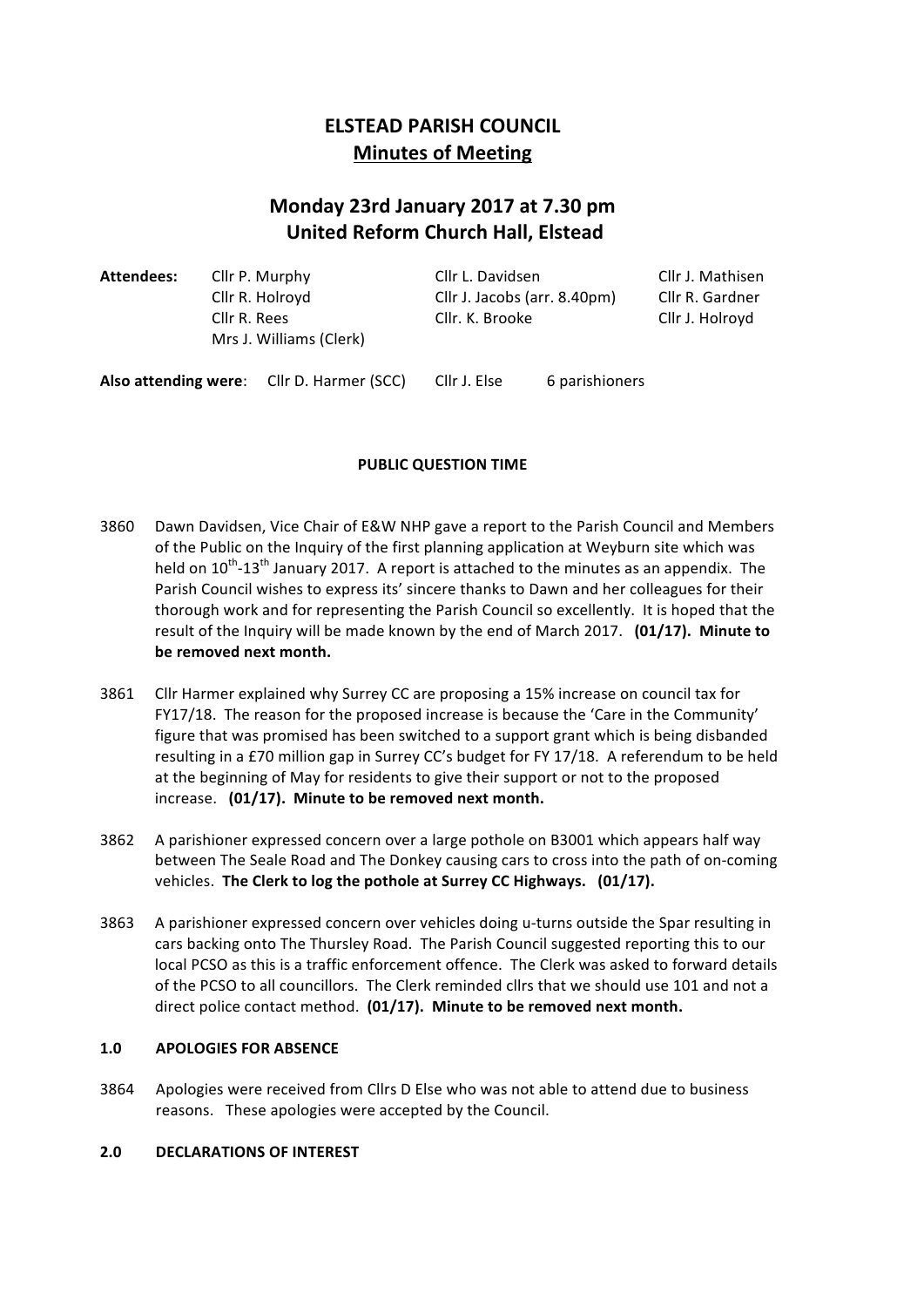3865 Cllr Mathisen declared an interest in item 14. No other members disclosed any (a) Personal, (b) Prejudicial interests which they are required to disclose by section 94(1) of the Local Government Act 1972 and in accordance with The Parish Council (Model Code of Conduct) Order 2007.

## **3.0 APPROVAL OF PREVIOUS MINUTES**

3866 The minutes of the Parish Council meeting held on 5th December 2016 were agreed and signed by the Chairman.

## **4.0 APPROVAL OF PREVIOUS MINUTES**

3867 The minutes of the Planning meeting held on 5th December 2016 were agreed and signed by the Chairman.

## **5.0 APPROVAL OF PREVIOUS MINUTES**

3868 The minutes of the Planning meeting held on 16th January 2017 were agreed and signed by the Chairman.

## **6.0 MATTERS ARISING**

- 3869 The issue of the anti-social behaviour that was happening in the Back Lane area of Elstead has been resolved as the person has subsequently left the village and relocated to another town. The Parish Council expressed its' thanks to Cllr J. Else for her support in the matter as it was of great concern to residents. (01/17). Minute to be removed.
- 3747 Tracys Development site (5 Anderson Place). (01/17). Minute to be removed see item 12 in the minutes.
- 3870 There are two footpaths that need improvement. The MoD still intend to make the repairs but there is no target completion date. £1,000 has been set aside from the PC to buy the materials needed but at the HUG meeting held on  $6<sup>th</sup>$  December Landmarc explained that their management are unable to accept this money. It was suggested the PC approach SCC and get SCC Highways Authority to commission Elstead PC to do the work and pay for it as Surrey CC can make BW improvements without MoD consent. **(01/17)**
- 3602 Improved cycle route Elstead to Milford/Rodborough. Some of the route needs improving and runs over MoD land. The MoD confirmed that they support this and have minuted it to that effect. They also accept the slight detour required to improve the route. The PC sent Cllr Harmer an email regarding the detour route. (10/16)
- 3413 Closure of Footpath 64 Cllr Harmer advised that the footpath is to remain closed for a further year.  $(05/16)$
- 3125 Village Banner/logo Cllr Mathisen advised that he was hoping that the appropriate Neighbourhood Plan groups would consider whether an internet hub was needed for the village and whether a new village banner/logo was appropriate. (06/15)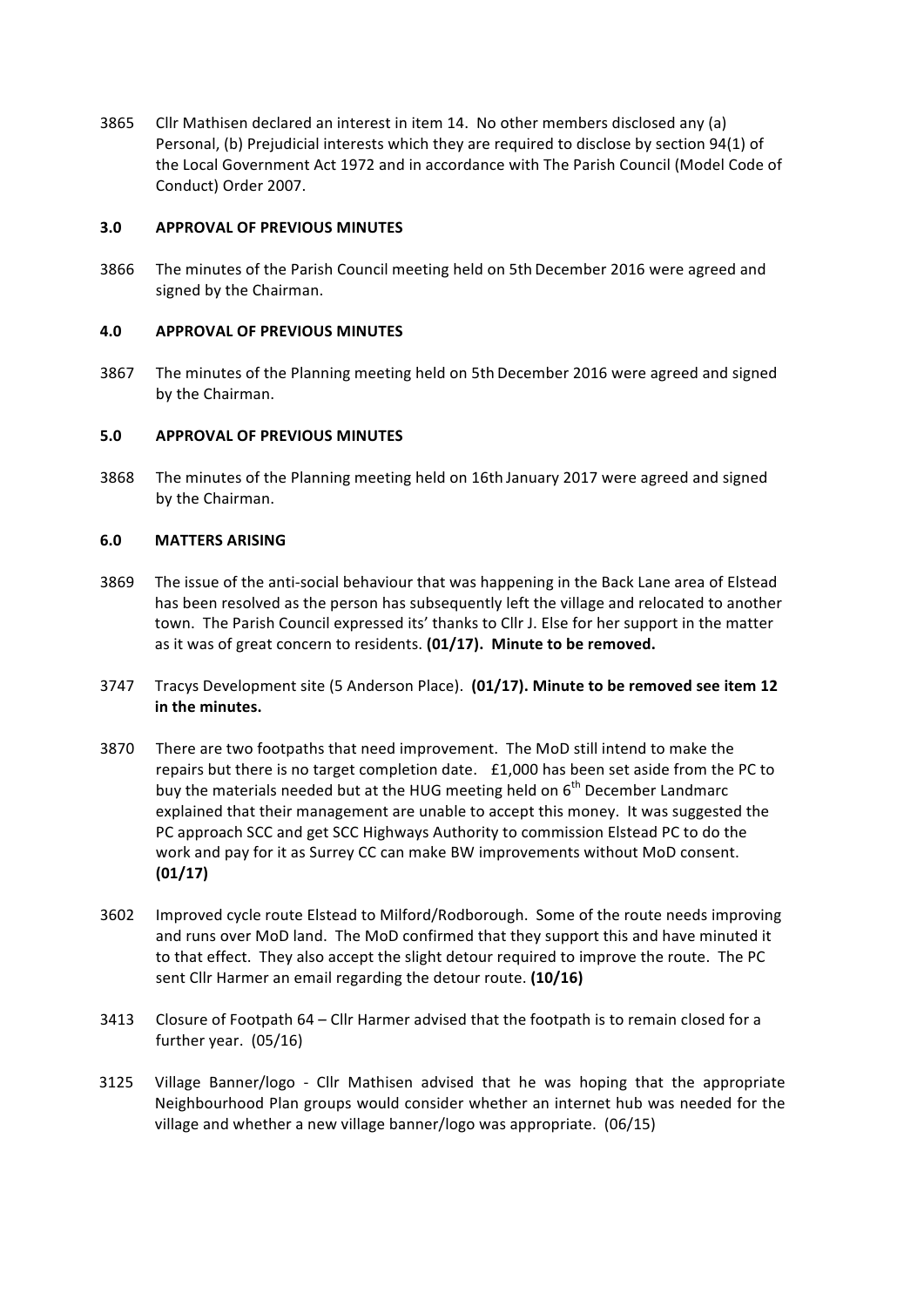- 3871 Flooding in Springfield there is still no action from SCC. A response was received from Framptons regarding if the covering of the drain was authorised. The Clerk to write again. **(01/17).**
- 3749 Framptons Proposal. Peter Frampton attended the July meeting and presented new proposals of 40 dwellings concentrated on the lower slopes of Bonfire Hill with the top of the hill left clear with footpaths. (12/16).
- 3872 Cllr J. Else followed up the suggested joint training session for all Western Villages to attend and to be run by WBC. The Parish Council to discuss at the February meeting. **(01/17).**
- 3814 Elstead Parish Council Document storage item replaced by minute 3873.
- 3873 The Clerk updated Cllrs regarding Springhaven Wardens Office. The office has been cleared. Clirs approved the purchase of 2 lockable storage cabinets and The Clerk to purchase. (01/17). Minute to be removed.
- 3695 Beacon View Funding Request. Minute to be removed next month. See Item 14.
- 3874 School Fruit Trees Three fruit trees to be planted on 7.2.17 at 1.30pm at Burford Rec. The Clerk to arrange for Richard to dig three holes. (01/17). Minute to be removed next **month.**
- 3816 The additional VAS by Laybrook Cottage minute to be removed see item 13.
- 3566 Cllr Jacobs asked if it was possible to have copies of maps of land that are owned by the Parish Council. Cllr Murphy advised that some of the Greens are leased to the PC for 100 years. Cllr Harmer suggested that he might be able to help. (07/16)
- 3875 The Quillets The Parish Council to discuss if a fence is needed in the February meeting. **(01/17).**
- 3876 The condition of the track at the end of Hookley Lane needs improving. Cllr Gardner has done some preliminary work in assessing what is needed and will provide a fully costed proposal at the February meeting. **(01/17)**
- 3877 Pat Murphy has suggested Paul Williams as a replacement for Tic Jeffery on the Pavilion Trust. **The Clerk to follow up. (01/17)**
- 3680 Sewerage Site: David Harmer to investigate the sewerage site situated before the stream along Westbrook Hill. (10/16). Minute to be removed.
- 3682 David Harmer reported back that the proposed Rodborough-Elstead cycle route is supported in principle as cycling is a key SCC objective but the costs of improvement as estimated by SCC officers appeared to be prohibitive. (12/16) Minute to be removed.
- 3878 There is considerable wear and tear on the Thursley Road football pitch. Assuming that WBC pay £700 from PIC funding, The PC agreed it would fund £200 if necessary. Cllr Else believes that this has been approved. Cllr Murphy to contact WBC (01/17).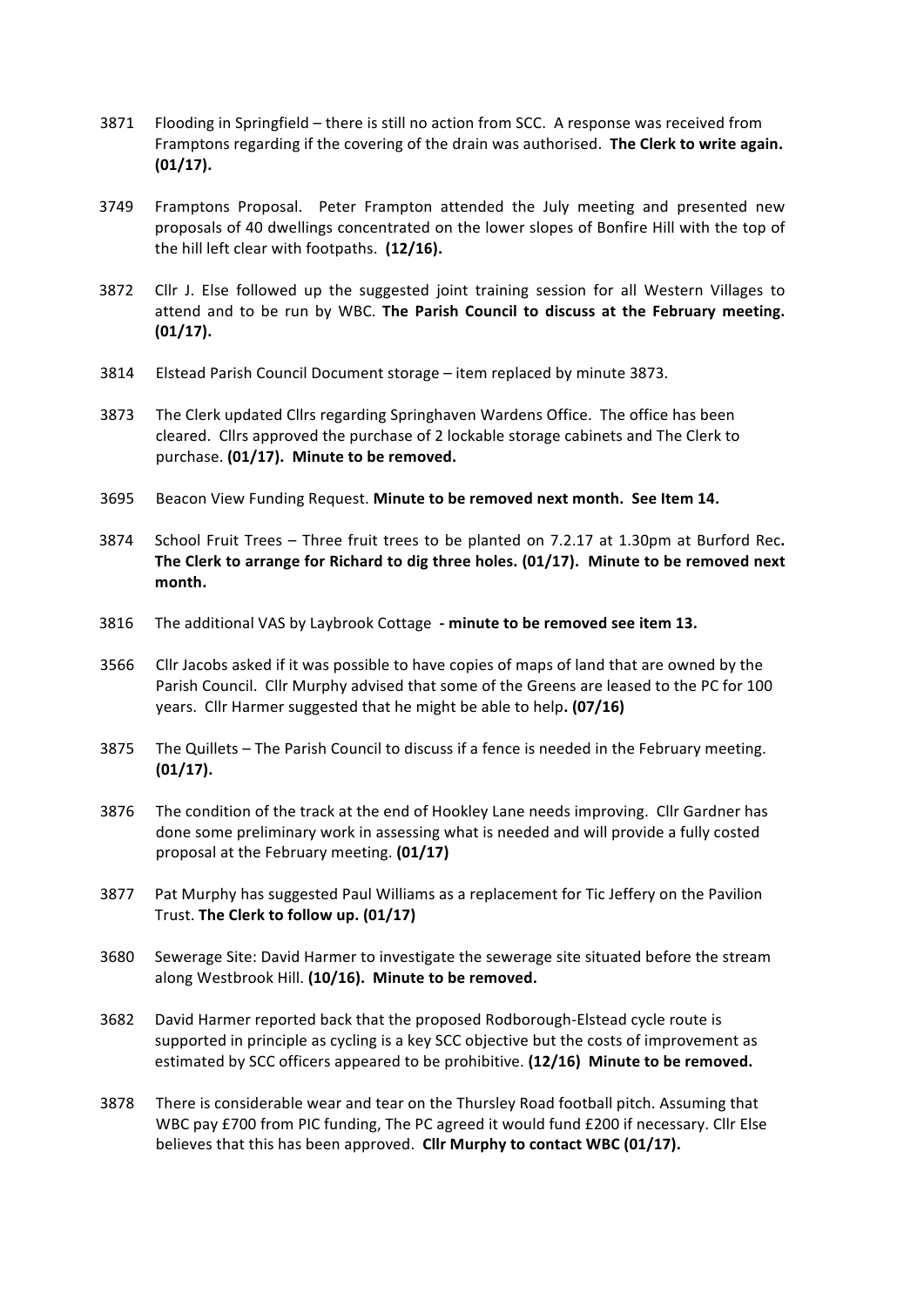- 3879 There are various PIC funds available. Cllr Murphy to pursue if there are funds for improvements to the water supply for the cricket square. **(01/17).**
- 3880 The Draft Local Plan Part 1 has been submitted. The version that has been submitted has the suggested amendments that the Parish Council requested – these amendments are shown in red. (01/17). Minute to be removed next month.
- 3844 Cllrs agreed that a rent increase for the tennis courts should be considered before June 2017 which is when the next rent is due. The lease states that the rent should increase by 3% annually and this increase has not been applied. (12/16).
- 3881 Cllr Murphy and The Clerk met with Ms Moralee on Friday 9<sup>th</sup> December and discussed filing opportunities. WBC to arrange a filming networking session for the end of February for anyone to attend. (01/17). Minute to be removed next month.
- 3882 Beacon View Road BT Phone Box Cllrs agreed in principle that they would be happy to buy it from BT for £1 and turn it into a community library following a suggestion from a parishioner. The Clerk obtained an insurance quote. The Clerk to inform the parishioner who originally raised this matter to see if they will manage the project. (01/17).

## **7.0 REPORT FOLLOWING THE HUG MEETING HELD ON 6th DECEMBER 2016**

3883 An email following the meeting was circulated by Cllr Mathisen. The MOD had two main concerns: 1) dangerous parking on the Milford Road and 2) the need for all dog owners to remove dog waste. The issue of the ditch being dug by the entrance to MoD land opposite Prides Farm turn off was discussed. The MoD had liaised with the owner and had sorted out the problem before the PC had arrived on site. The MoD explained that the four Mastiff vehicles are not coming onto the land for training sessions yet. There will be a large area of scraping to remove areas of bracken on Hankley Common. Landmarc are unable to accept the money the PC has set aside for Fittleworth stone to improve Bws 68 and 69.

## 8.0 REPORT FOLLOWING THE SHARKS / TENNIS LUB MEETING HELD ON 11<sup>th</sup> DECEMBER 2016

3884 The PC facilitated a meeting between Elstead Sharks and Elstead Tennis Club with regards the future of the former Burford Lodge Pavilion. It would not make sense to build a new pavilion on the existing site owing to its remoteness from the playing area, which would also give rise to child safe guarding issues. The Tennis Club did not wish to have a pavilion adjoining them but have accepted that a stand alone pavilion should go on the other side of the tennis court fence near to the tennis clubhouse. The Sharks to investigate and decide what they would want. The PC emphasised that the Sharks should make sure that the new pavilion is future proof. The tennis club will allow the Sharks access to the disabled loo as this can be accessed from outside meaning that sharks will not need to go through the club house. (01/17). Minute to be removed.

## **9.0 NEIGHBOURHOOD PLAN**

3885 The mini survey was very successful and the key NHP objectives were validated by the survey. The NHP team will meet on Saturday  $28<sup>th</sup>$  January 2017 and Saturday 4<sup>th</sup> February 2017 to start training on draft policy writing. (01/17).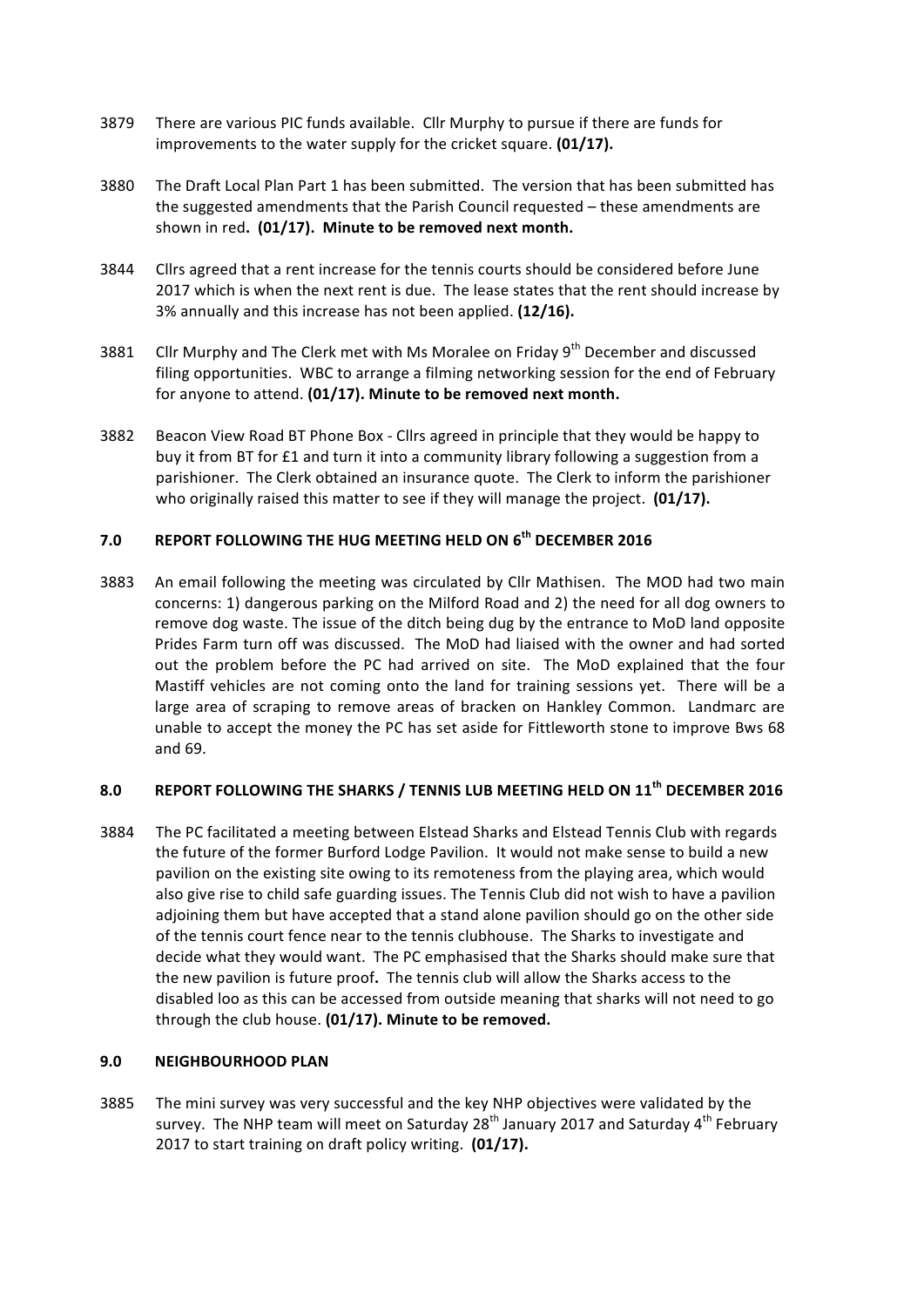- 3824 Following Cllr Murphy's letter to Parishioners regarding land availability, four residents have put forward possible plots that might be suitable for development. Minute to be removed as covered in 3886.
- 3886 The Housing Sub Committee to meet on  $4<sup>th</sup>$  February to discuss alternative housing development site availability and suitability. A number of sites have been put forward by various individuals within the village and these are to be assessed against a set of pre determined criteria. The Clerk has ordered some AO size maps of the village to facilitate this process. **(01/17)**
- 3541  $E1,000$  grant is confirmed as being granted to E&W NHP from My Community / Groundworks. (01/17). Minute to be removed next month
- 3707 It was suggested that a joint exercise should be undertaken with Milford and Witley as there should be some commonalities between all the parishes and their respective NHP processes. **(10/16)**
- 3887 A discussion was held regarding how best to obtain the views of the younger members of the parish. One member of the NHP had suggested a Youth Forum but the ease of getting teenagers to attend a meeting at the weekend was questioned. Cllr Rees agreed to write a letter to key individuals who work with teenagers in the village to try to find ways to engage them. **(01/17).** The Clerk to liaise with the school so that the views of younger children could be obtained. (01/17). The NHP team to also ask pupils at Rodborough School what they would spend money on. (01/17).

## **10.0 PLAY AREAS SUB COMMITTEE**

- 3826 Site visit completed and costs for the rota net, zip wire, log basket swing and large pirate ship total £29,500. The PC has set aside £3,000 both in this fiscal and next fiscal to help fund this. The PC has approved the expenditure and has confirmed that the sub committee can proceed. The sub committee to gain comparison costs as well as finalise play area surface details and the positioning of equipment. (01/17).
- 3593 The play area sub-committee started to research a suitable replacement for the train. **(09/16)**
- 3778 Applications to WBC for £3,000 and to Tesco Bags of life completed and awaiting a decision. (11/16)
- 3888 Additional funds for new play equipment at Burford Lodge Recreational Ground have been investigated but Elstead is outside of the catchment areas for SITA. (01/17). Minute to be removed next month.
- 3827 The Clerk / Cllr J. Holroyd to write to Tanshire Park to ask whether they might consider funding the Burford Lodge Rec play equipment improvements. (12/16).
- 3889 Cllr Harmer suggested that The Parish Council should apply to Cllr Harmer for £1,500 as he has some Members Allowance available. The Clerk to apply. (01/17).
- **11.0 EER**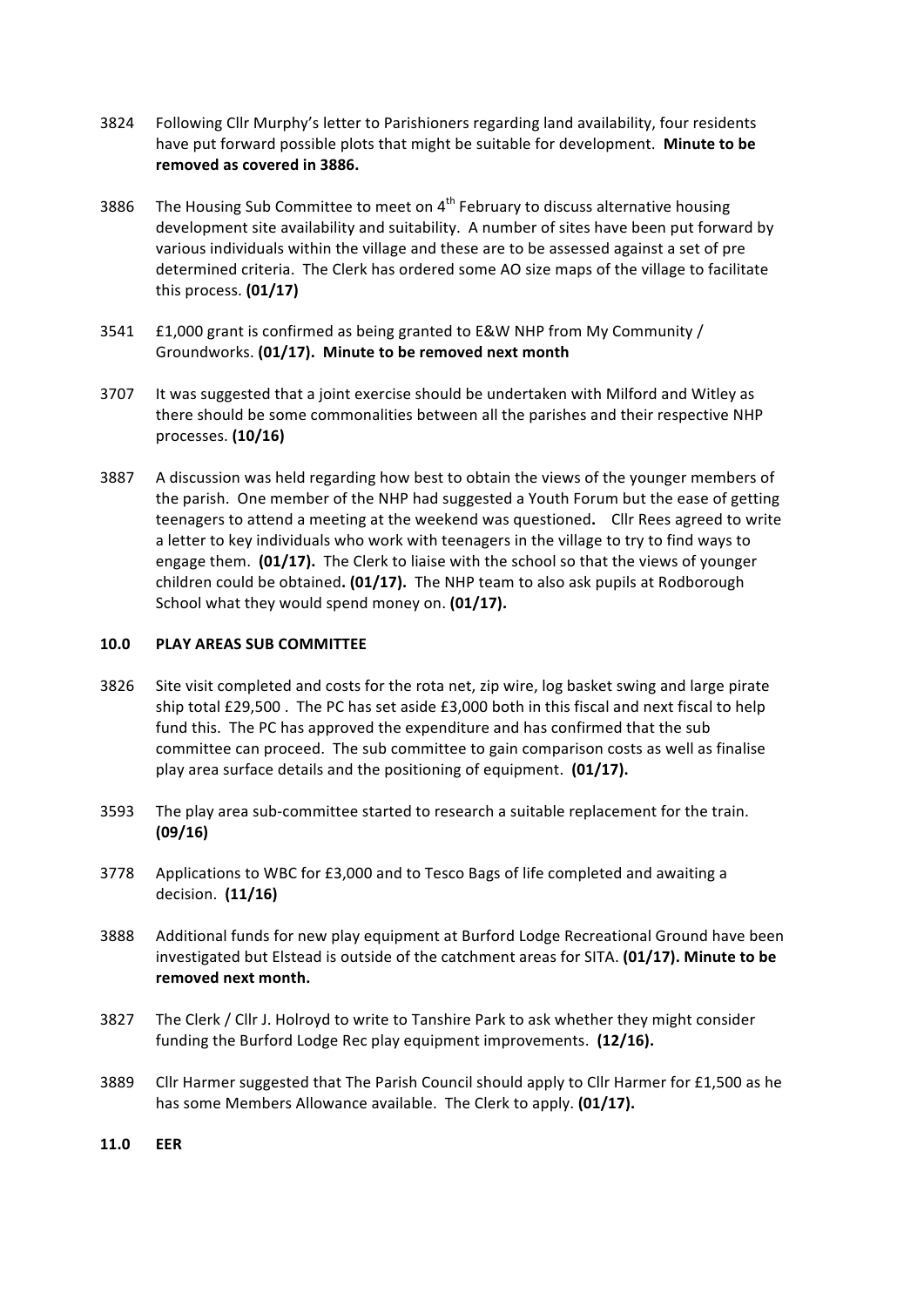- 3890 The report has been recreated and is awaiting sign off. (01/17) Minute to be removed **next month.**
- 3891 The Clerk to circulate the calendar rota for 2017. (01/17) Minute to be removed next **month.**
- 3829 Local Responses to be re-invigorated**. (12.16)**
- 3830 An issue arose where the school believes it needs to use the Village Hall in case of an emergency evacuation. The EER team to ensure the School is aware of the Village Emergency Response Plans but that it must have its own plans as set out by the Local Authority. **(12/16)**
- 3892 An emergency app was sent through and The Clerk to put on the PC website. A parishioner has sent through an emergency telephone number 105 for powercuts and The Clerk to post on the Parish Council website and in the Village News. (01/17). Minute to be removed next month.
- 3893 Cllrs J Else explained that she and Cllr D Else are DBS checked and are able to go into any residents house in the case of an emergency in the village. (01/17). Minute to be removed next month.

#### **12.0 UPDATE ON 5, ANDERSEN PLACE**

3894 Cllr K. Brooke has finalised the documentation which lists in date order everything that has happened with regards 5, Andersen Place. Cllr Murphy to draft a letter for The Clerk to send to Paul Wenham Chief Executive of WBC. Cllr Harmer suggested that the documentation should be copied to Julia Potts and Cllrs D. and J. Else. The PC would expect WBC to acknowledge its' enforcement action was ineffective and that the decision to allow the change of use was based on inadequate information and that WBC carried out insufficient duty of care with regards this application. **(01/17).** 

### 13.0 **REDUCTION OF SPEED LIMIT ON B3001**

3895 The additional VAS by Laybrook Cottage and the relocation of the village boundary to allow for speed reduction on the Milford road. The go-ahead has been granted for this and works will start. Details have been sent to the Clerk to check that they are right. No date has been given as of yet but Cllr Harmer is certain the work will happen in this fiscal year. **(01/17).**

#### **14.0 BEACON VIEW ROAD - GATEPOSTS**

3896 Residents have funded the improvement to the surface of Beacon View Road. However the smoother surface has resulted in delivery vehicles speeding along the road. The Parish Council did not fund the surface works even though it has a frontage on the road. However this is a private road and the PC did fund the renovation and sealing of the section at the entrance to Beacon View Road a few years previously. Residents have proposed a gate at either end with 10 mph and private road signs to reduce speeding. The total cost is £1,600 of which residents asked if the PC can support this project with an £800 donation. Cllrs debated the issue. Whilst cllrs are extremely sympathetic to the issue of speeding cllrs did not think that such a scheme would reduce the issue of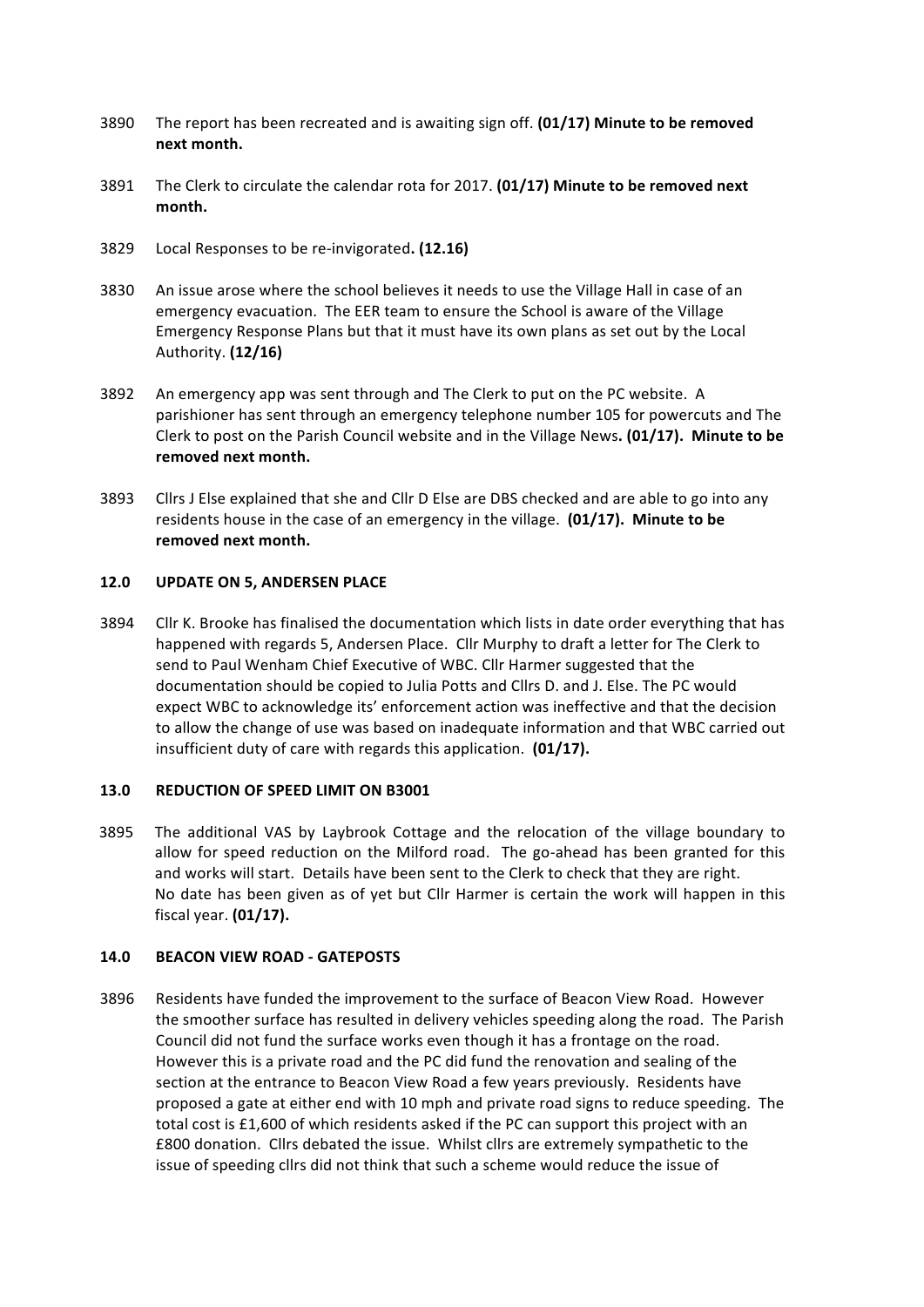speeding along this road and it was felt that this was an expensive option given that most cllrs believed there would be no improvement to the situation. Speeding is a problem for all roads in Elstead. Residents to consider other options. The Clerk to write to residents. **(01/17)**

#### **15.0 REPORTS AND CORRESPONDENCE**

- 3897 A funding request was received from The Clockhouse for improved lighting. Cllr Murphy declared an interest in this matter. The PC approved a donation of £1,500.  $(01/17)$ **Minute to be removed next month.**
- 3898 Correspondence was received from Paul Redmond at WBC in response to Cllr Murphy writing with regards a spate of abandoned vehicles in Elstead. WBC are unable to do anything unless the vehicle has been genuinely abandoned. Cllr Murphy to contact the DVLA to check on their enforcement powers. (01/17). Minute to be removed.
- 3899 A response was received regarding the building work at October Farm. WBC have investigated and are satisfied that this falls within permitted development. **(01/17) Minute to be removed next month.**
- 3900 A request to join Thursley and other western villages in a meeting regarding concerns felt in recent performance and decision making process of WBC planning department has been received. Cllr Murphy to attend from Elstead. (01/17)
- 3901 Confirmation was received that the WBC Draft Local Plan Part 1 has been submitted. **(01/17)** Minute to be removed next month.
- 3902 Confirmation was received that the EPC precept request has been received. The precept and compensatory grant requests will be discussed on 21<sup>st</sup> February 2017. (01/17)
- 3903 Information was received regarding the restructure and reduction of the Surrey Wildlife Trust's land management team that that looks after Bagmoor Common. This will be effective from 1.5.2017. (01/17) Minute to be removed next month.
- 3904 The Tennis Club wishes to erect a location sign at the entrance to the access road to Burford Lodge. The PC is not sure who the landowner is, but agreed that the sign could be erected provided it did not obstruct the sight lines on to the Milford Road. (01/17) **Minute to be removed next month.**
- 3905 The EPC helped facilitate to erection of new goal posts at Thursley Road Rec. (01/17). **Minute to be removed.**
- 3906 Communication was received regarding the installation of a gate at the end of the footpath (junction with Fulbrook Lane by Paulshott Cottage) in memory of the late Denis Holmes, former PC chairman. The gate to be opened by Susan Holmes on 9<sup>th</sup> March at 2pm. All PC members are invited to attend. **(01/17). Minute to be removed.**
- 3907 An email regarding proposed car park increases in certain car parks in Godalming was received. The new pricing will ensure the same rates apply across all car parks and means that the first hour increases from 70p-90p to £1. (01/17). Minute to be removed.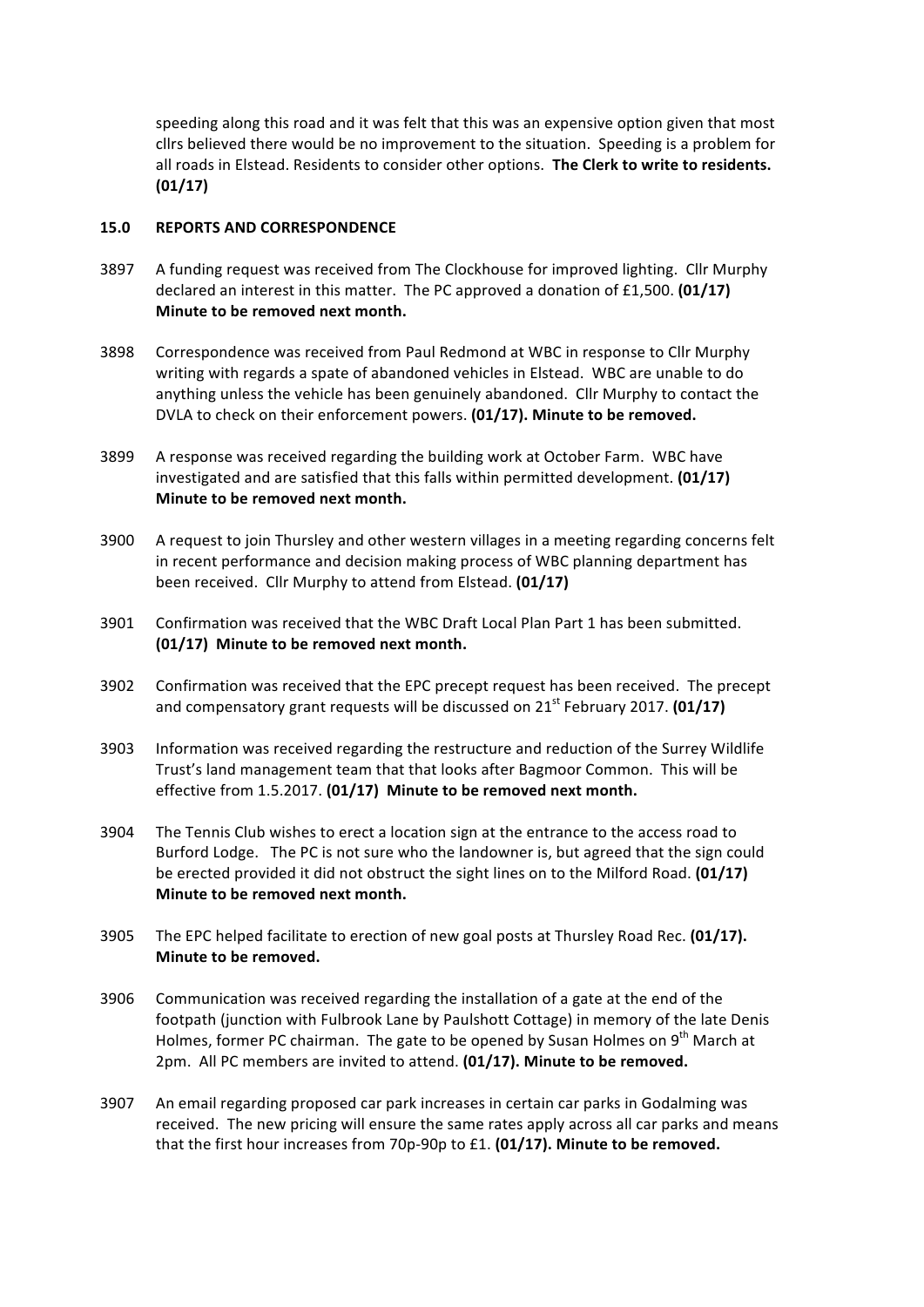- 3908 A request asking if anyone on the council can certify someone's identity was received. Noone on the PC is able to do this. (01/17). Minute to be removed.
- 3909 Information was received regarding a Prospective Councillors event for anyone wishing to stand for election to the council in May. (01/17). Minute to be removed.
- 3910 Information was received regarding a volunteer workshops. The Clerk to forward to Cllr Rees. (01/17). Minute to be removed.
- 3911 Information regarding the Inspire Conference 4<sup>th</sup> April 2017 was received. (01/17). Minute to be removed.
- 3912 Details regarding the Rural Enterprise Conference 9th March 2017 was received. (01/17). **Minute to be removed.**
- 3913 Communication was received regarding the SLCC Conference 5th April 2017. **(01/17). Minute to be removed.**
- 3914 A Press release announcing the monthly Sunday showing of a Hollywood Classic Film was received. (01/17). Minute to be removed.
- 3915 A Press release thanking residents for recycling their Christmas trees was received. **(01/17).** Minute to be removed.
- 3916 A Press release thanking local people was received from C.A.B. The Clerk to forward the details as this is an organisation that the PC regularly supports. **(01/17). Minute to be removed.**
- 3917 Information was received about downloading a buyers guide to cloud phone systems. **(01/17).** Minute to be removed.

### **16.0 ACCOUNTS FOR PAYMENT**

3918 The following accounts for January were presented for payment, duly authorised and cheques signed:

| Payee                       | Cheque no | <b>Purpose</b>                              | Amount  |
|-----------------------------|-----------|---------------------------------------------|---------|
| Juliet Williams             | 3607      | Salary                                      | £484.90 |
| Juliet Williams             | 3608      | Working from home expenses                  | £15.00  |
| <b>Elstead Village Hall</b> | 3609      | Hall Hire - Planning meeting 16.1.17        | £8.00   |
| Elstead Village Hall        | 3610      | Hall hire - NHP Training 28.01.17 & 4.02.17 | £80.00  |
| <b>SSALC Ltd</b>            | 3611      | <b>LCR Magazines</b>                        | £67.50  |
| Maxwells                    | 3612      | <b>Salary Preparation</b>                   | £72.00  |
| E Mango                     | 3613      | Annual Service Charge                       | £576.00 |
|                             |           |                                             |         |